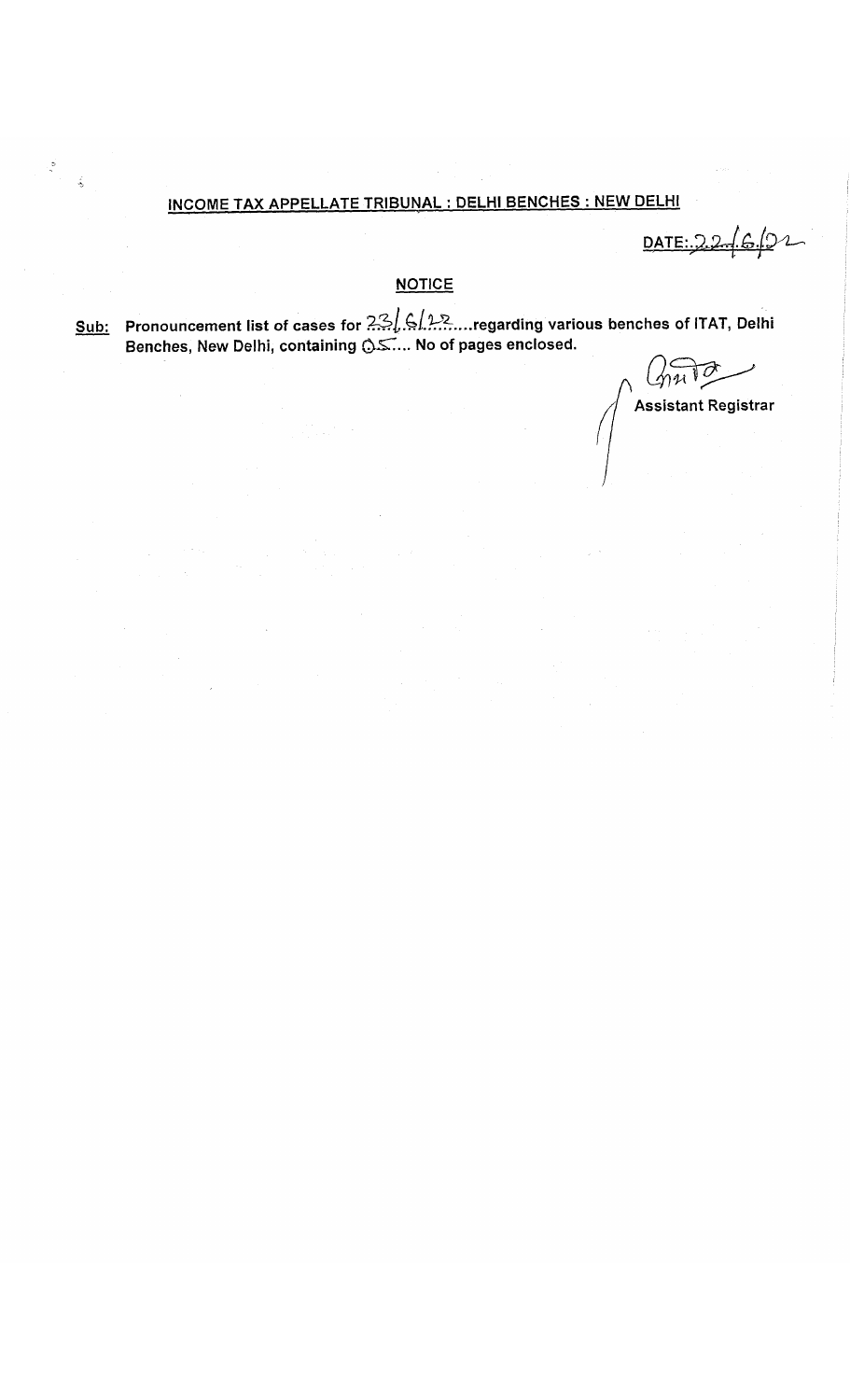|     |                   | <b>INCOME TAX APPELLATE TRIBUNAL,</b>        |              |                     |
|-----|-------------------|----------------------------------------------|--------------|---------------------|
|     |                   | <b>DELHI BENCHES, NEW DELHI</b>              |              |                     |
|     |                   | LIST OF CASE TO BE PRONOUNCED ON 23.06.2022  |              |                     |
|     |                   | BEFORE SHRI N.K. BILLAIYA, ACCOUNTANT MEMBER |              |                     |
|     |                   | <b>AND</b>                                   |              |                     |
|     |                   | SHRI YOGESH KUMAR US, JUDICIAL MEMBER        |              |                     |
| SI. | <b>ITA/WTA/MA</b> | Name of the case                             | <b>Bench</b> | To be pronounced by |
| No  | /SA No.           |                                              |              |                     |
|     |                   |                                              |              |                     |
| 1.  | 26 and 27         | Kartika Nayyar Vs.                           | $\mathsf{C}$ | N. K. Billaiya      |
|     | Del/2020          | <b>ACIT</b>                                  |              |                     |
|     |                   |                                              |              |                     |

 $\hat{\mathcal{E}}$ 

au fold<br>Sasstt. Registrar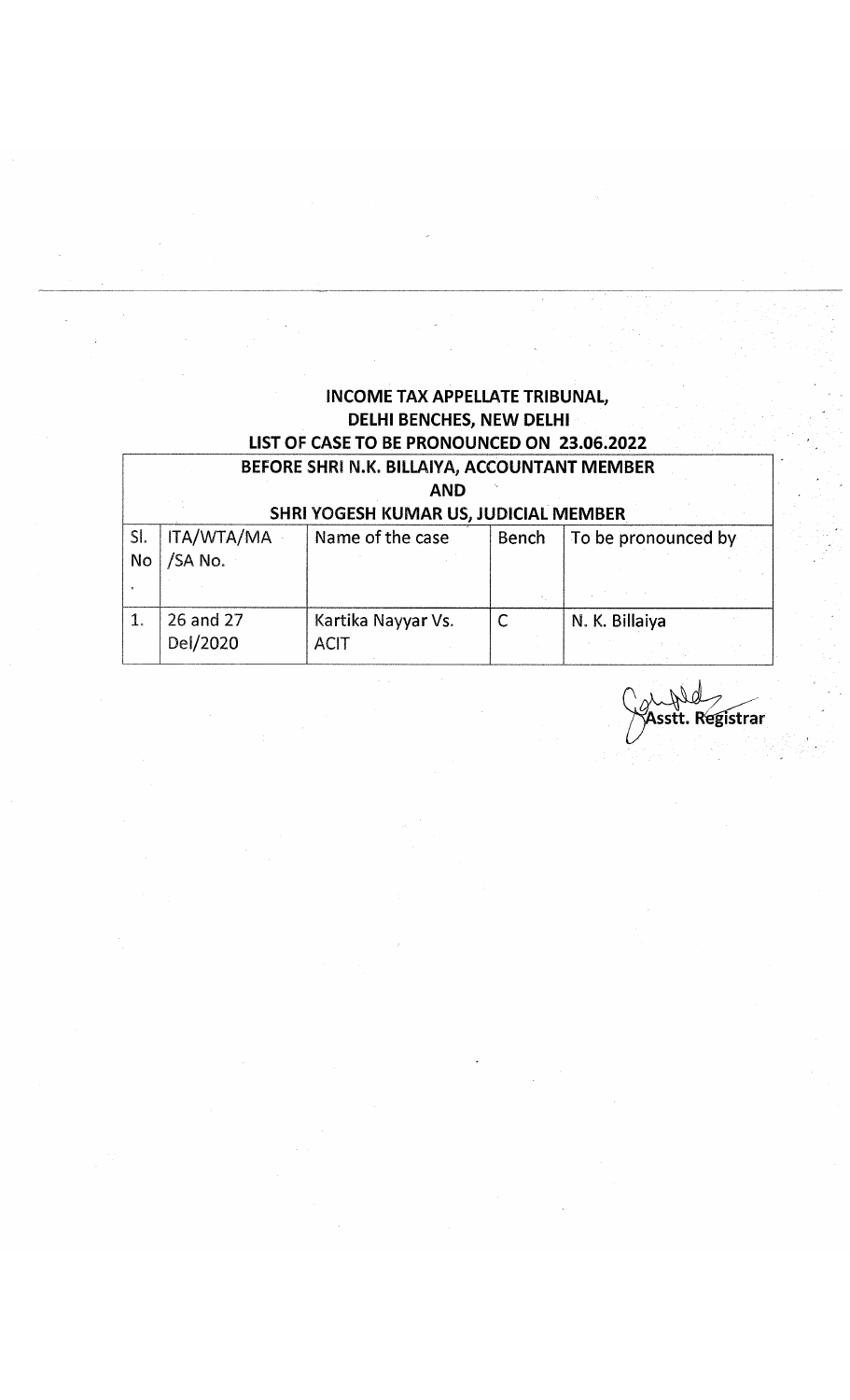# INCOME TAX APPELLATE TRIBUNAL<br>DELHI BENCHES, NEW DELHI<br>LIST OF CASES TO BE PRONOUNCED ON 23.06.2022 BY<br>SHRI SHAMIN YAHYA, ACCOUNTANT MEMBER

 $\omega$ 

|                | S.No. ITA/WTA/MA NO. | Name of the Case                                                                           |     | <b>Bench Second Member</b> |
|----------------|----------------------|--------------------------------------------------------------------------------------------|-----|----------------------------|
|                | ITA No.3514/Del/2019 | DCIT, Circle 13 (1), New Delhi<br>Vs. M/s. Jarul Infrastructure Pvt.<br>Ltd.               | ʻН' | Shri Anubhav Sharma, JM    |
| $\overline{2}$ | ITA No.5099/Del/2019 | Jain Peripherals Pvt. Ltd. vs.<br>DCIT, Circle 13(1), New Delhi                            | H'  | Shri Anubhav Sharma, JM    |
| 3.             | ITA No.4628/Del/2019 | Guardian Nutrition & Health<br>Supplements Pvt. Ltd. vs.<br>ACIT, Circle 10 (2), New Delhi | H   | Shri Anubhav Sharma, JM    |

AR (ADMN.)

22.06.2022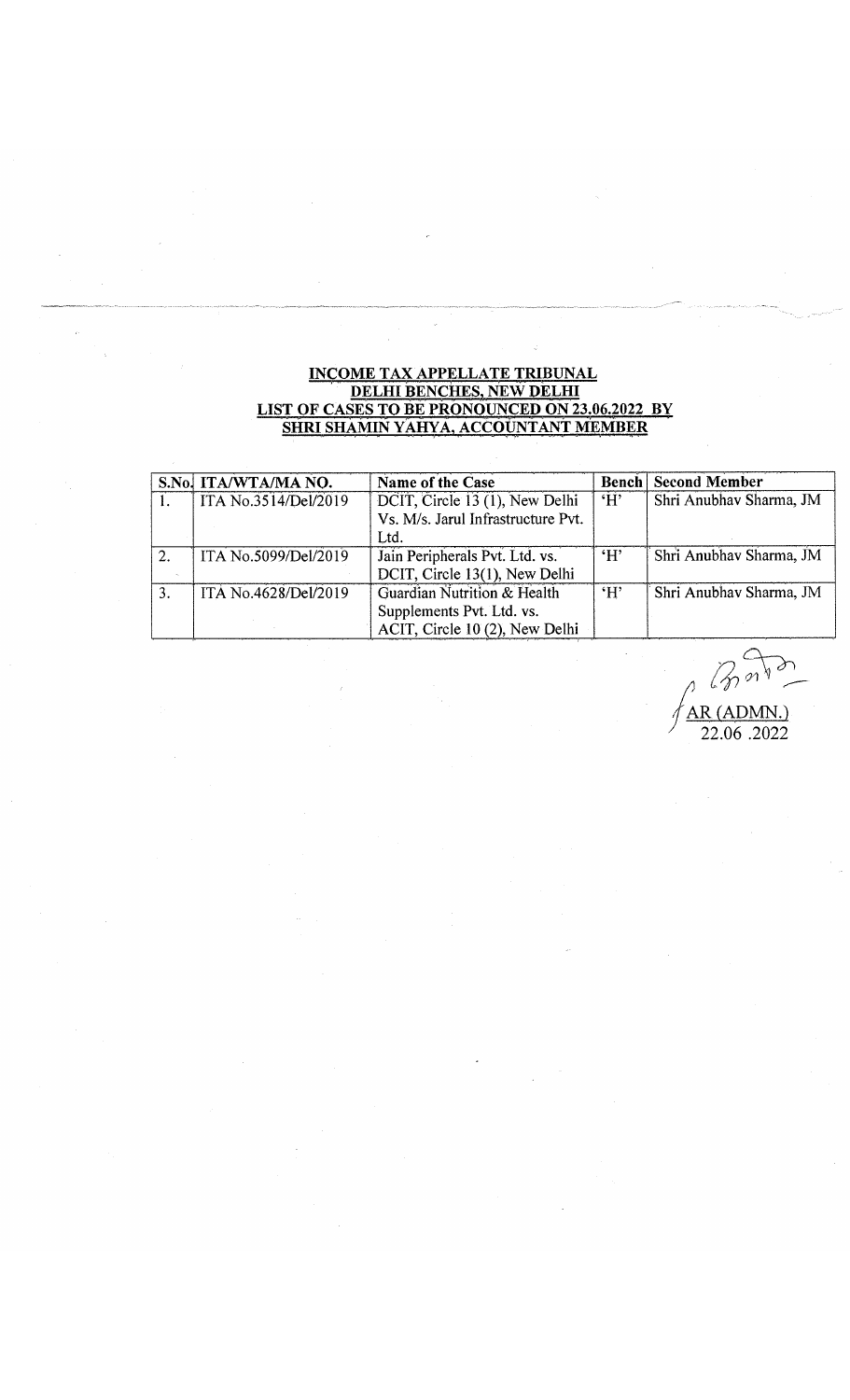### **INCOME TAX APPELLATE TRIBUNAL, DELHI BENCHES, NEW DELHI** LIST OF CASES TO BE PRONOUNCED ON **23.06.2022 BY SHRI ANIL CHATURVEDI, A.M.**

# (Through Video Conferencing)

| S1.<br>No. | ITA/WTA/MA No. | Name of the case                | Benc<br>h  | To be<br>pronounc<br>ed by |
|------------|----------------|---------------------------------|------------|----------------------------|
|            | 2675/Del/2019  | Kusum Stock Brokers<br>pvt Ltd. | <b>SMC</b> | Anil<br>Chaturvedi         |
|            | 7500/Del/2019  | Shri Rajinder Kumar             | <b>SMC</b> | $\epsilon$                 |

**ASSISTANT REGISTRAR**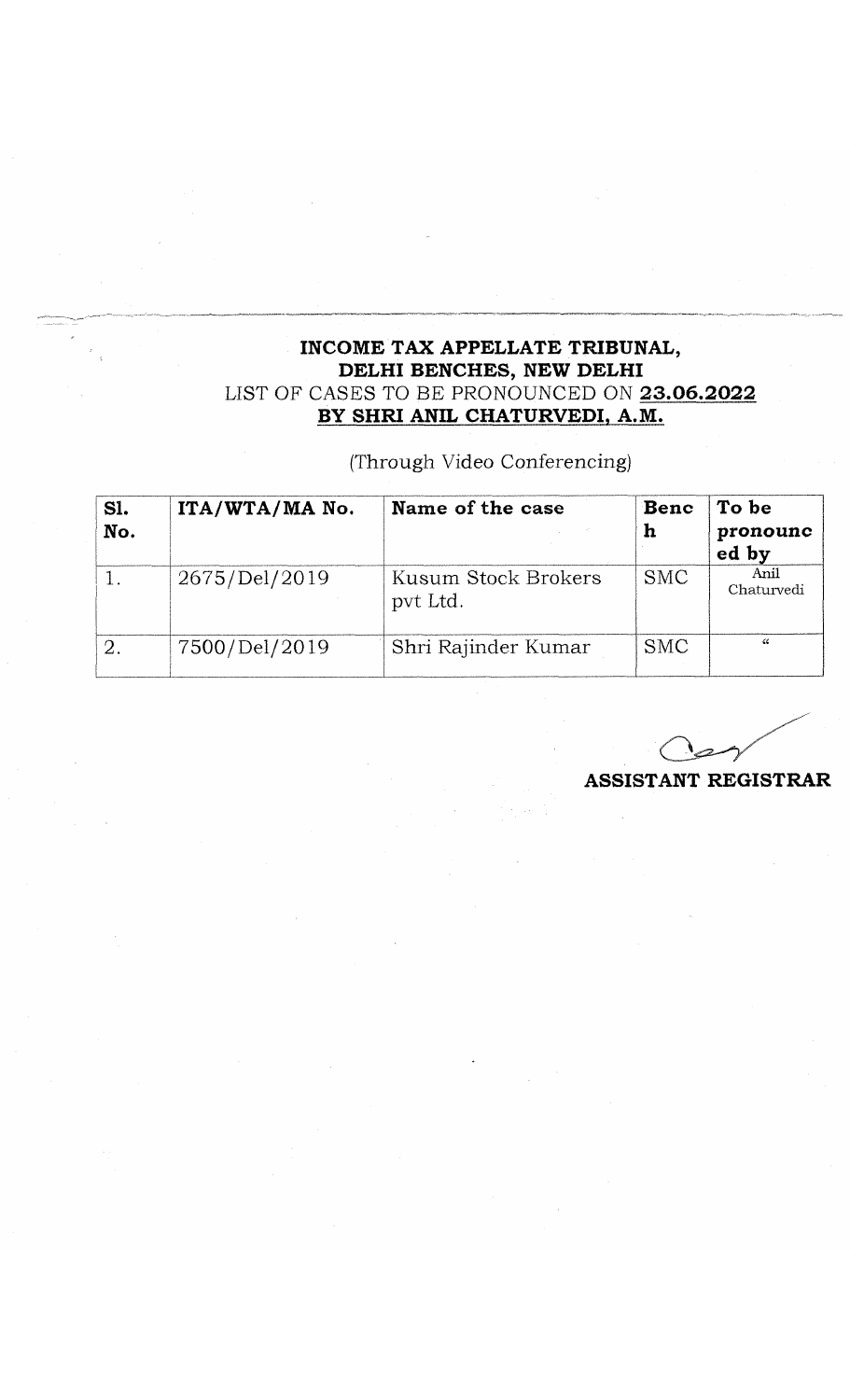#### INCOME TAX APPELLATE TRIBUNAL DELHI BENCHES. NEW DELHI LIST OF CASES TO BE PRONOUNCED ON 23.06.2022 BY SHRI SHAMIN YAHYA. ACCOUNTANT MEMBER

| S.No. ITA/WTA/MA NO.        | Name of the Case                  |    | <b>Bench Second Member</b> |
|-----------------------------|-----------------------------------|----|----------------------------|
| ITA No.5177/Del/2019        | Shri Jagat Pal Gupta vs.          | H' | Shri Anubhav Sharma, JM    |
|                             | ACIT, Circle 25 (1), New Delhi    |    |                            |
| <b>ITA No.5376/Del/2019</b> | DCIT, Circle 13 (1), New Delhi    | H' | Shri Anubhav Sharma, JM    |
|                             | Vs. M/s. Jain Spun Pipe Pvt. Ltd. |    |                            |

 $\lim_{n\to\infty}$ AR (ADMN.) 22.06 .2022